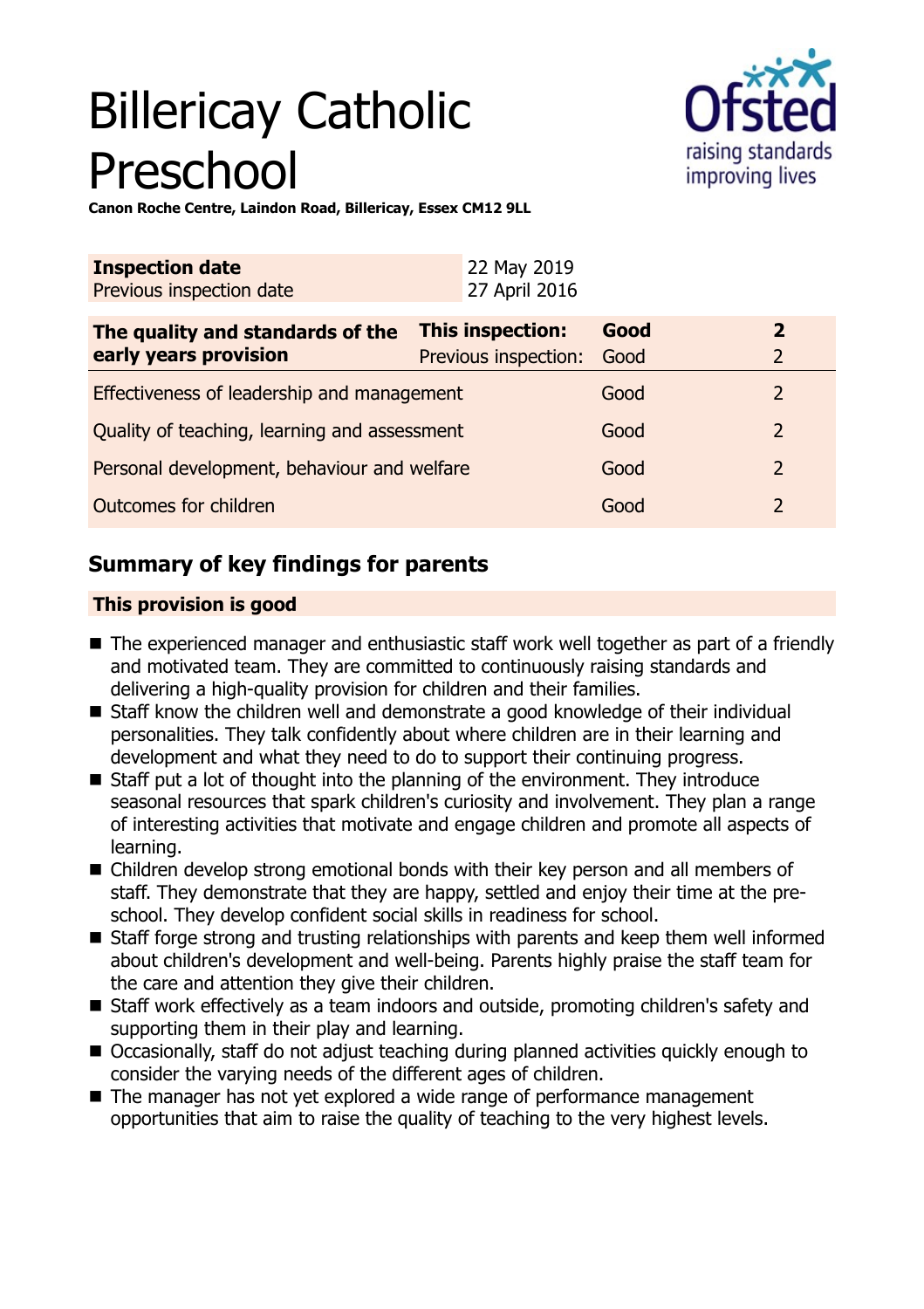## **What the setting needs to do to improve further**

## **To further improve the quality of the early years provision the provider should:**

- $\blacksquare$  adapt teaching and planned experiences to suit the different ages of the children
- explore a wider range of performance management opportunities that are sharply focused on raising the quality of teaching to an outstanding level.

## **Inspection activities**

- $\blacksquare$  The inspector observed the quality of teaching during activities indoors and outdoors and assessed the impact this has on children's learning.
- $\blacksquare$  The inspector spoke with staff and children during the inspection.
- The inspector completed a joint observation with the pre-school manager.
- The inspector held a meeting with the pre-school manager. She looked at relevant documentation and evidence of the suitability of staff working in the pre-school.
- $\blacksquare$  The inspector spoke to a small number of parents during the inspection and took account of their views.

### **Inspector**

Clair Stockings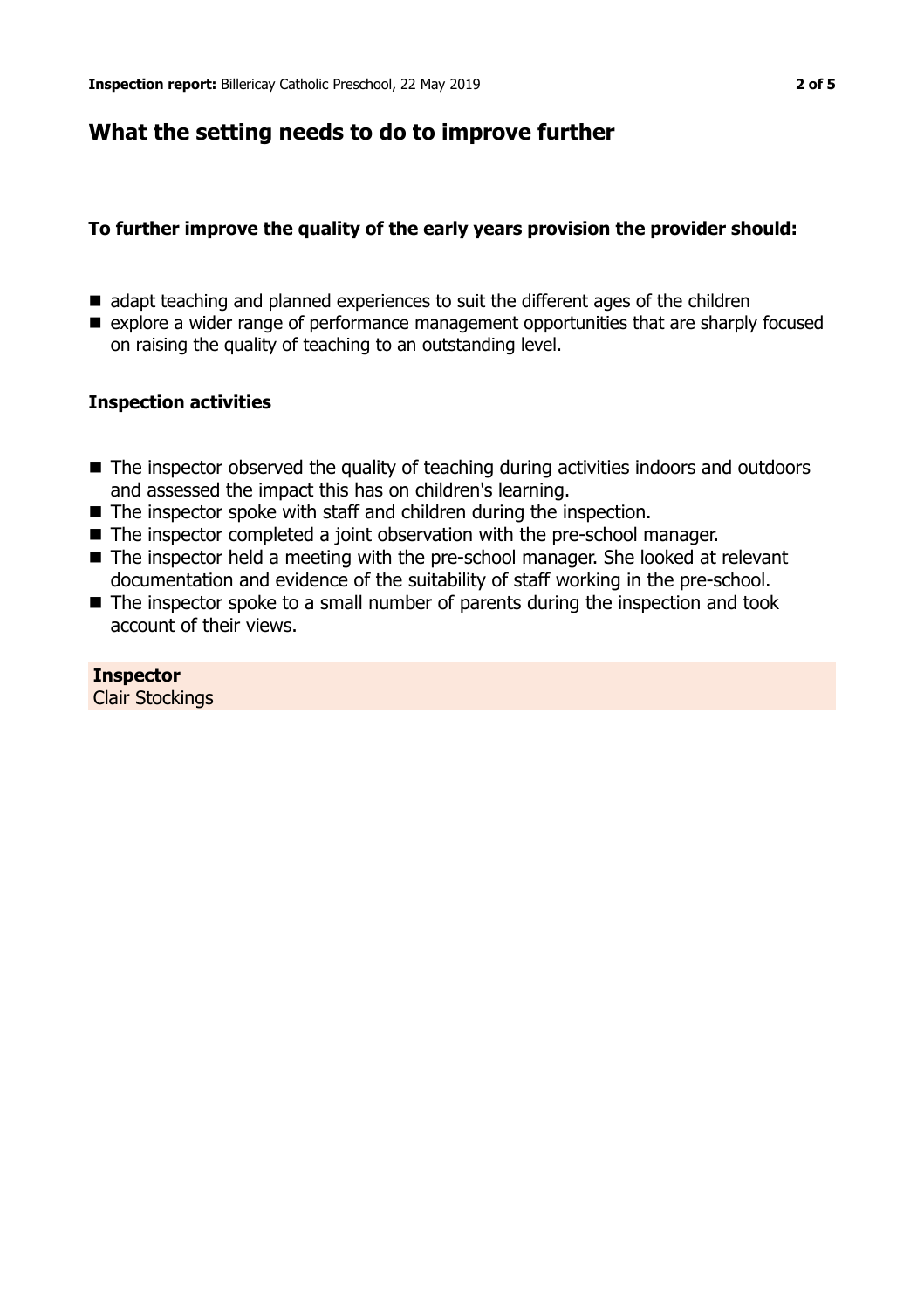## **Inspection findings**

### **Effectiveness of leadership and management is good**

The arrangements for safeguarding are effective. Leaders and staff demonstrate a good knowledge and understanding of child protection procedures. They know how to report concerns regarding a child's welfare. Staff receive regular safeguarding training and updates, further supporting them in their role. Staff feel supported and valued by the manager and committee. Self-evaluation is effective. The manager successfully seeks the views of her team and parents to reflect on the quality of the provision and drive continuous improvements. Partnerships with parents and other professionals are strong. Parents express a high regard for the friendly, caring staff team and the welcoming and nurturing environment that they provide for their children. Strong links have been established with the local primary schools, helping to ensure continuity of learning and care.

### **Quality of teaching, learning and assessment is good**

Staff use their observations and assessments of children's development to plan interesting activities that engage and retain children's interest. Staff respond well to children's choice of activities, moving around to deploy themselves effectively to support children well. They get down to children's level and sensitively participate in children's play. Staff provide many opportunities to extend children's communication skills. For example, they engage in meaningful conversations with children and encourage them to share their home experiences. Staff introduce new vocabulary in context as they share favourite books together. Children enthusiastically join in with moving and singing along to favourite action rhymes. Children have many opportunities to make marks. They enjoy painting and describing their pictures to staff.

### **Personal development, behaviour and welfare are good**

Staff help children to develop strong levels of confidence and emotional well-being. Children of all ages quickly settle into the routines of the day. Staff are positive role models for children and manage behaviour well. They encourage children to use good manners. Children are polite and friendly and learn to be tolerant, respectful and kind. Staff organise the space well so that children make independent choices about where they play and explore. They encourage children to learn about being active and eating healthy foods. Children help themselves to fresh fruit, pour their own drinks and clear away their things when they have finished their snacks. They enjoy time to play, run and explore outside in all weathers while supported by enthusiastic staff.

### **Outcomes for children are good**

All children are making good progress from their starting points. Younger children settle quickly and learn to relate to their friends. They confidently explore the well-chosen and extensive resources. They learn to share and take turns in play. They are motivated to try new things and to take part in the good range of activities provided. Children develop good listening, speaking and social skills and communicate well with each other, staff and visitors. Children show good levels of independence and are keen to do things for themselves. They acquire useful skills that prepare them well for the next stage of their learning and the eventual move to school.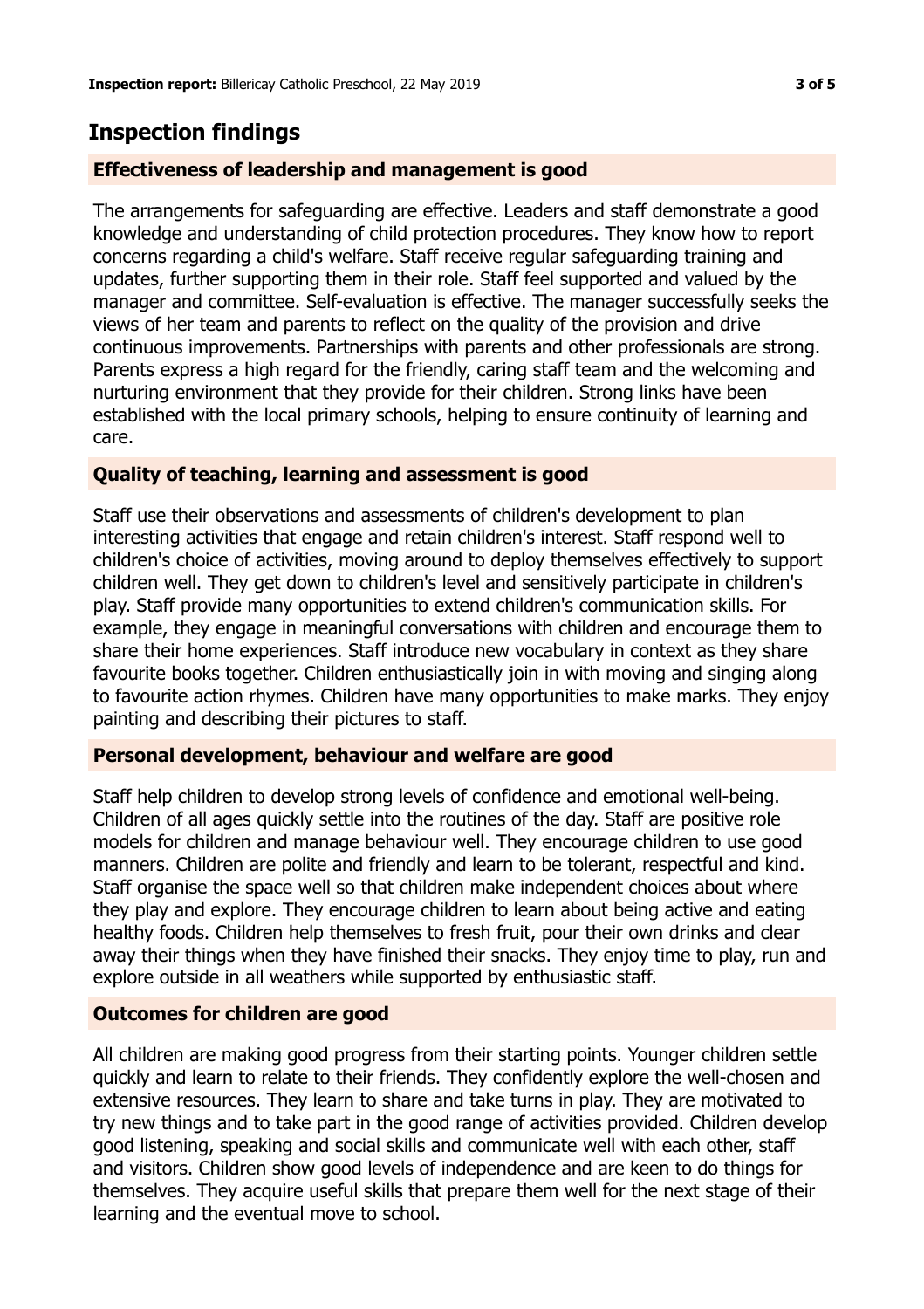## **Setting details**

| Unique reference number                             | 203437                                          |
|-----------------------------------------------------|-------------------------------------------------|
| <b>Local authority</b>                              | <b>Essex</b>                                    |
| <b>Inspection number</b>                            | 10072489                                        |
| <b>Type of provision</b>                            | Childcare on non-domestic premises              |
| <b>Registers</b>                                    | Early Years Register                            |
| Day care type                                       | Sessional day care                              |
| Age range of children                               | $2 - 4$                                         |
| <b>Total number of places</b>                       | 30                                              |
| Number of children on roll                          | 54                                              |
| Name of registered person                           | <b>Billericay Catholic Pre-School Committee</b> |
| <b>Registered person unique</b><br>reference number | RP904775                                        |
| Date of previous inspection                         | 27 April 2016                                   |
| <b>Telephone number</b>                             | 07980 411925                                    |

Billericay Catholic Preschool registered in 1968. The pre-school employs 15 members of childcare staff. Of these, eight hold appropriate early years qualifications at level 3 and above, including one member of staff who holds qualified teacher status, and seven members of staff hold qualifications at level 2. The pre-school opens from Monday to Friday during term time only. Sessions are from 9.30am to midday. On Monday, Tuesday and Thursday there is a lunch club and an afternoon session. This session runs from 12.30pm to 3pm.

This inspection was carried out by Ofsted under sections 49 and 50 of the Childcare Act 2006 on the quality and standards of provision that is registered on the Early Years Register. The registered person must ensure that this provision complies with the statutory framework for children's learning, development and care, known as the early years foundation stage.

Any complaints about the inspection or the report should be made following the procedures set out in the guidance Complaints procedure: raising concerns and making complaints about Ofsted, which is available from Ofsted's website: www.ofsted.gov.uk. If you would like Ofsted to send you a copy of the guidance, please telephone 0300 123 4234, or email [enquiries@ofsted.gov.uk.](mailto:enquiries@ofsted.gov.uk)